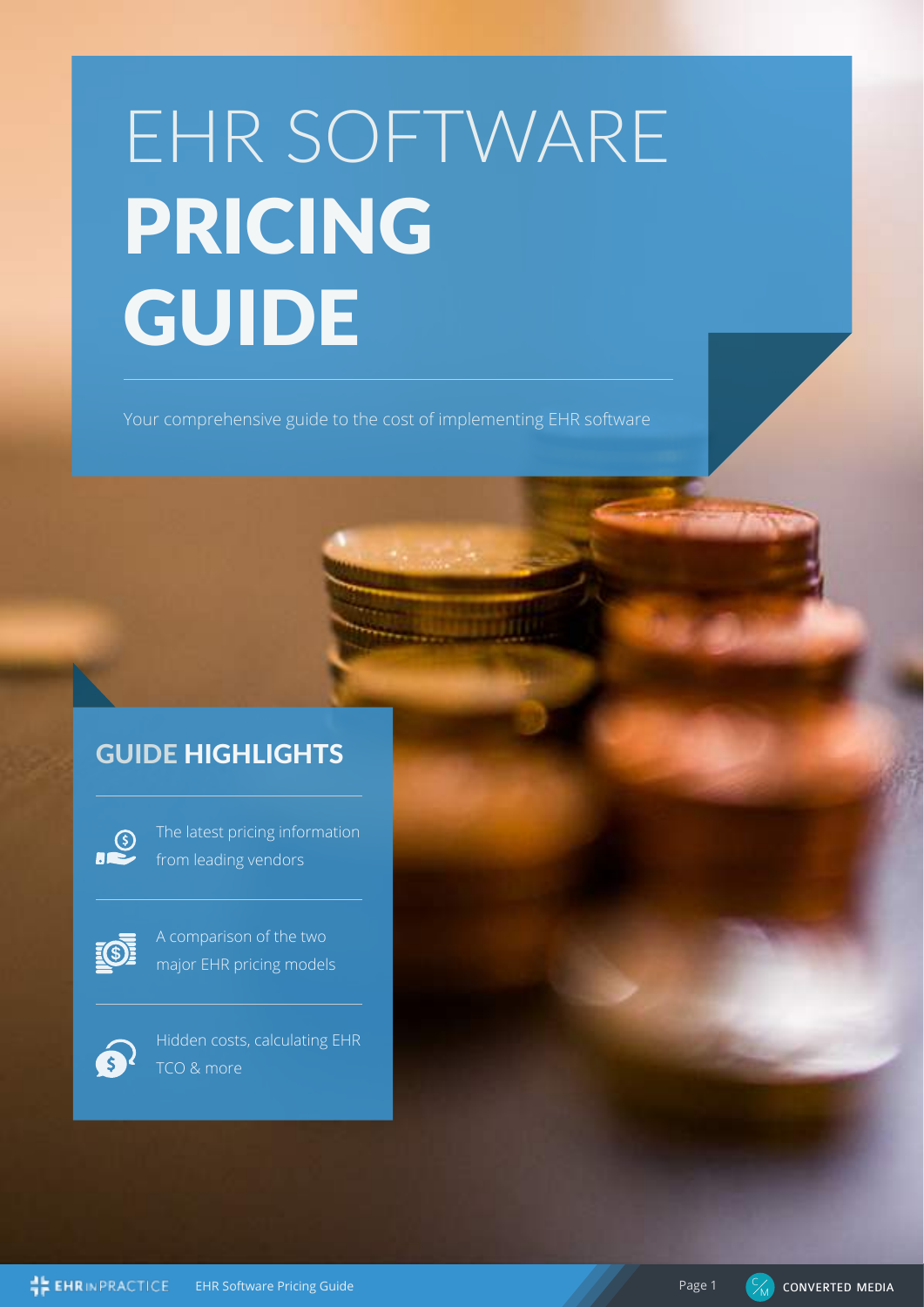

# INDEX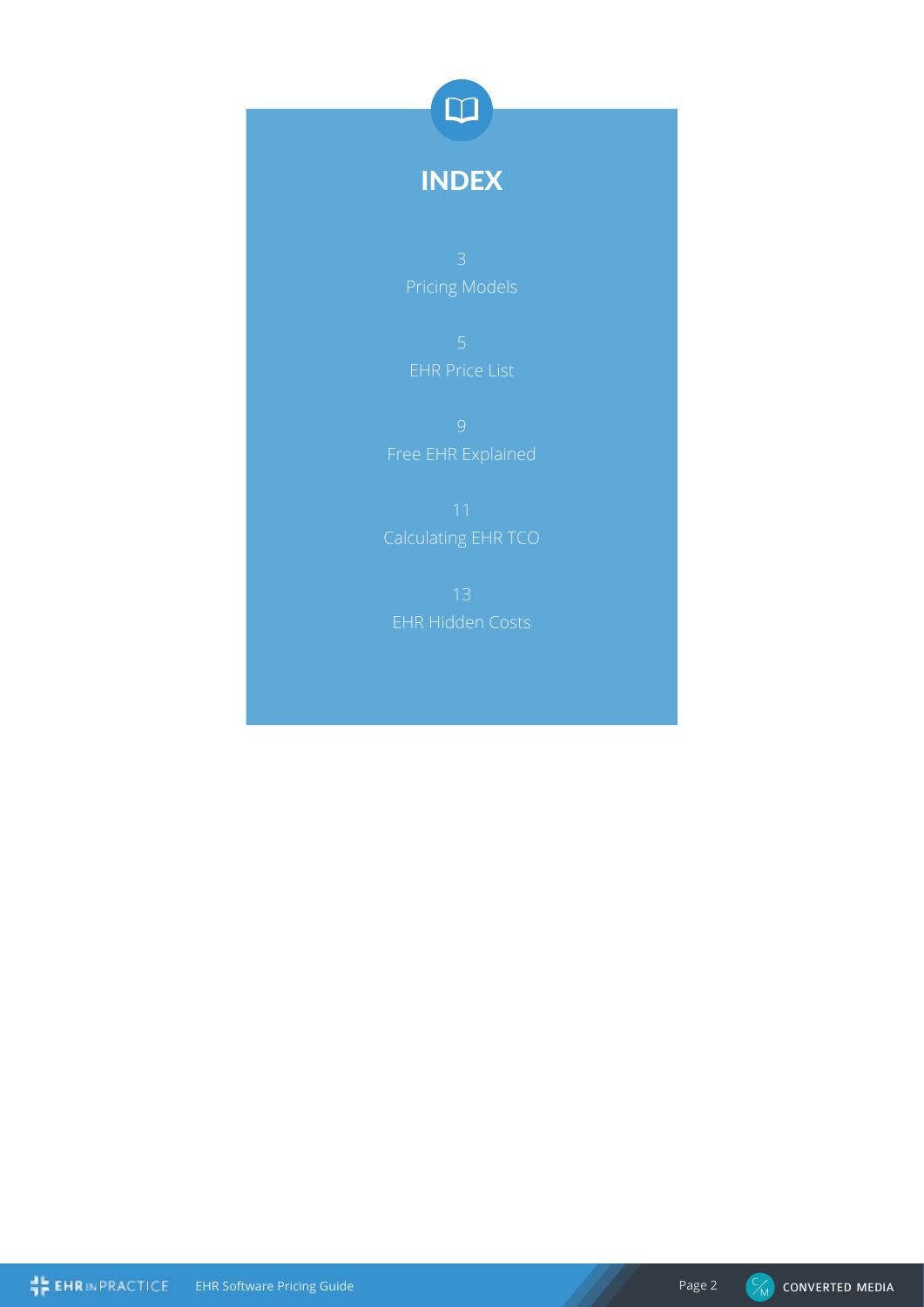

Just as there are significant differences in EHR software functionality, the pricing models these systems operate on also differ. Just as functionality is an important consideration when making a purchase decision, the pricing models a vendor can offer are equally important. Just as the technological capabilities of an EHR must be aligned with your practice's goals, the pricing model must be conducive to system ROI.

Even the perfect EHR from a technical standpoint can be all for naught if the economics of its pricing model are unsustainable. With this caveat in mind, it is important that your EHR platform presents a good technical fit within a pricing policy that is realistic given the financial climate in your practice. Fortunately, the EHR market is competitive, with many pricing models to choose from.

## PERPETUAL LICENSE PRICING

Broadly speaking pricing models align with the two main forms of EHR delivery: on-site EHR deployment and web-based EHR delivery, also known as Software as a Service (SaaS). Typically, on-site delivery offers a perpetual license (allowing the customer to use the software indefinitely), however, the user must pay for ongoing costs to support and manage on-site data servers with a larger upfront cost. These ongoing fees also include updating and patching software when required.

As one can imagine, there are drawbacks related to paying a lump sum fee plus an annual maintenance agreement. The main drawback of this EHR pricing model involves the significant cost at the onset of the agreement, coupled with the fact that these expenses are general nonrecoverable if the system does not meet your organization's needs.

#### SUBSCRIPTION PRICING

SaaS platforms typically operate a fixed monthly subscription pricing model or "pay-as- you-go" model. Although the initial setup cost for SaaS is usually lower than the equivalent perpetual license, SaaS-based EHR vendors typically attach usage parameters to this model. These parameters can be somewhat loose, for example EHR vendors may provide their software and all associated updates for one monthly fee with a little or no limitations based on use. However, given that they do not stand to benefit from collecting the same monthly fee from a user who uses a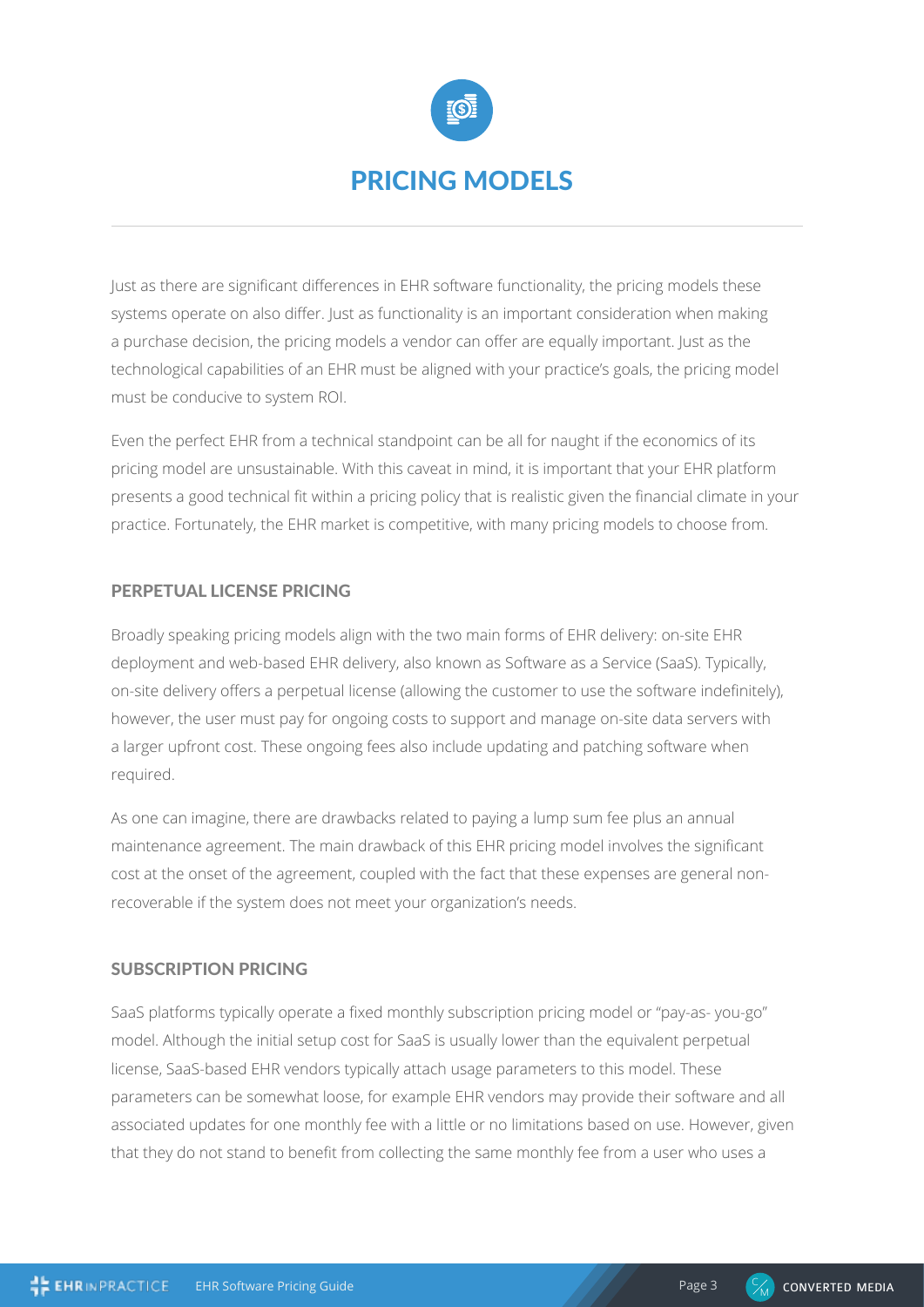small of amount of data compared to an intensive data user, the subscription is often scaled with usage. To achieve this, EHR vendors may link monthly charges to the number of system users or the volume of activity on the system. An example of connecting volume of use to cost is found in the pay per encounter pricing model in which the user pays for a set number of patient encounters for a specified fee.

# "Even the perfect EHR from a technical standpoint can be all for naught if the economics of its pricing model are unsustainable."

Given the variety of options available, the decision to adopt an EHR system rests on organizational needs and financial forecasts. If selecting a SaaS platform, keep in mind the associated EHR pricing model may help a practice avoid significant upfront costs; however if the scale of your practice (and project) is larger, some perpetual license pricing models may be comparable in price when looking at long-term total cost of ownership (TCO). Unfortunately, there is no magic formula to make this decision for you, and it will ultimately hinge on your organization's ability to either front large sums of money or pay in increments with more restrictions on usage.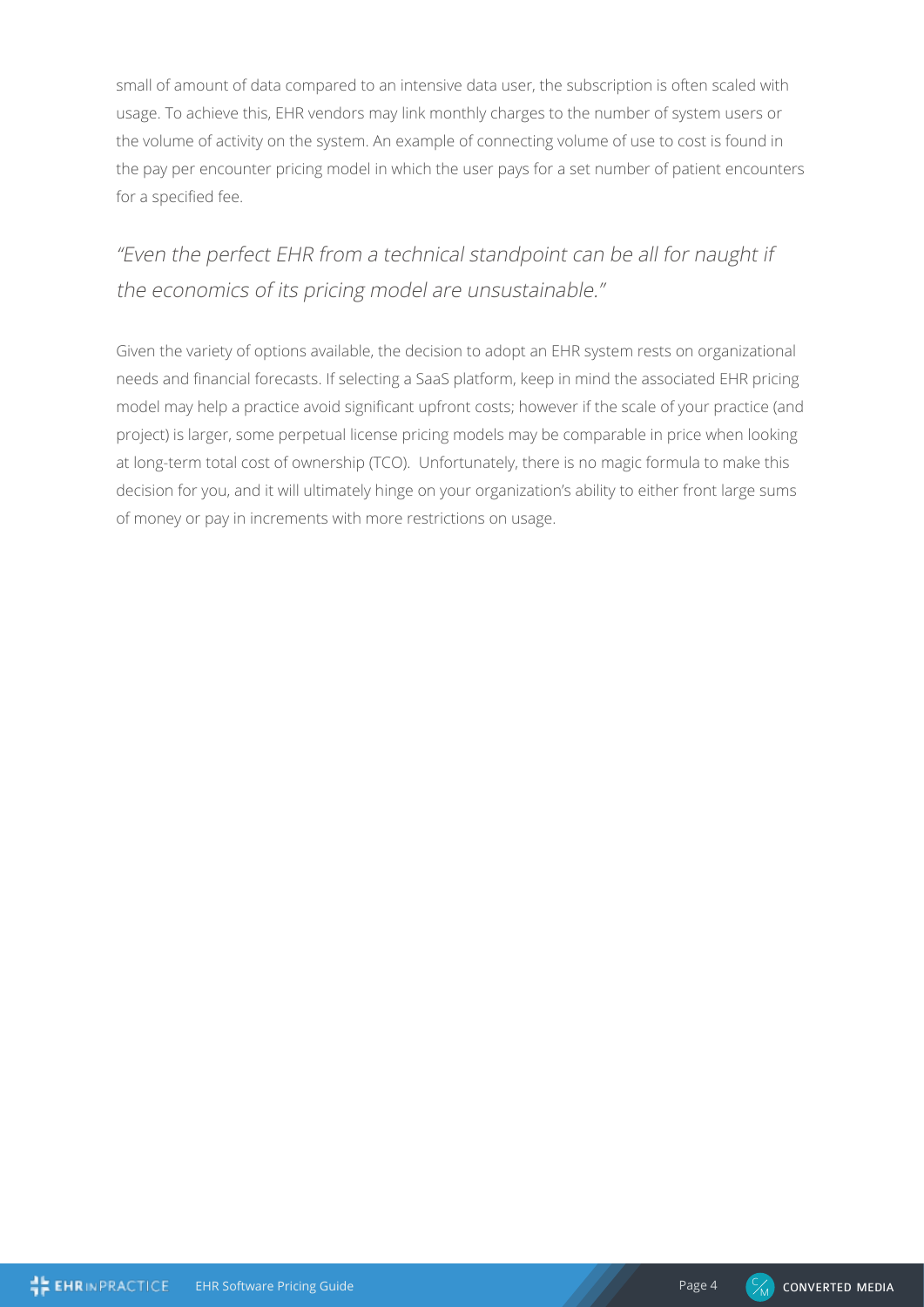

# EHR PRICE LIST

Pricing information displayed below is correct as of Q1 2019. Follow the source links for more information.

| <b>EHR VENDOR</b> | <b>EHR PRODUCT</b>                | <b>PRICING MODEL</b> | <b>COST</b>                                     | <b>SOURCE</b> |
|-------------------|-----------------------------------|----------------------|-------------------------------------------------|---------------|
| AdvancedMD        | AdvancedMD EHR                    | Monthly subscription | \$729 / provider                                |               |
| Amazing Charts    | Amazing Charts EHR                | Monthly subscription | From \$125 / provider<br>(\$1495 setup fee)     |               |
| <b>BestNotes</b>  | <b>BestNotes</b>                  | Monthly subscription | \$50 per user (\$20 per<br>user after 10 users) |               |
| CareCloud Central | Care Cloud EHR                    | Monthly subscription | From \$379 / provider                           |               |
| ChartLogic        | ChartLogic Practice<br>Management | Monthly subscription | \$350 / provider                                |               |
| ChartLogic        | ChartLogic EMR                    | Monthly subscription | \$350 / provider                                |               |
| Charm Tracker     | ChARM EHR                         | Monthly subscription | From free*                                      |               |
| ChiroTouch        | ChiroTouch EHR                    | Monthly subscription | \$249 / month all<br>inclusive                  |               |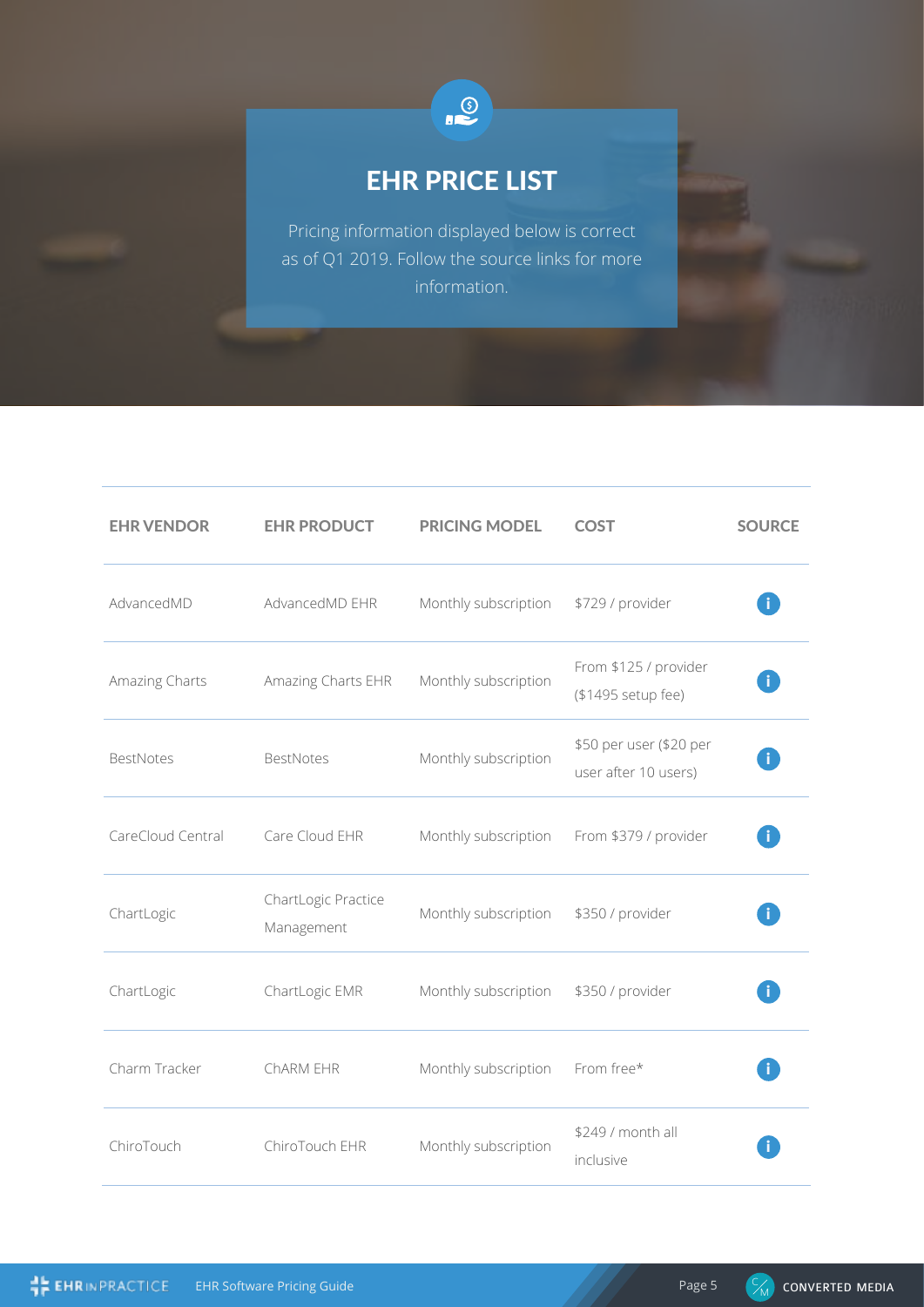| Clinic Source                    | Therapy EMR          | Monthly subscription | \$59.95 / user        |  |
|----------------------------------|----------------------|----------------------|-----------------------|--|
| CureMD                           | CureMD EHR           | Monthly subscription | \$295 / provider      |  |
| drchrono                         | drchrono EHR         | Monthly subscription | \$199 / provider      |  |
| eClinicalWorks                   | eClinicalWorks EHR   | Monthly subscription | \$449 / provider      |  |
| ElationHealth                    | Elation EHR          | Monthly subscription | \$349 / provider      |  |
| eMDs                             | eMDs Practice Choice | Monthly subscription | \$499 / provider      |  |
| FreePT                           | FreePT EHR           | Monthly subscription | From free*            |  |
| <b>ICANotes</b>                  | <b>ICANotes EHR</b>  | Monthly subscription | From \$155 / provider |  |
| Integrated Software<br>Solutions | MedEZ                | Monthly subscription | \$45 / provider       |  |
| iPatientCare                     | iPatientCare EHR     | Monthly subscription | From \$399 / provider |  |
| <b>iSALUS Healthcare</b>         | OfficeEMR            | Monthly subscription | \$149 / provider      |  |
| Kareo                            | Kareo Clinical       | Monthly subscription | \$300 / provider      |  |
| McKesson                         | Practice Plus        | Monthly subscription | \$349 / provider      |  |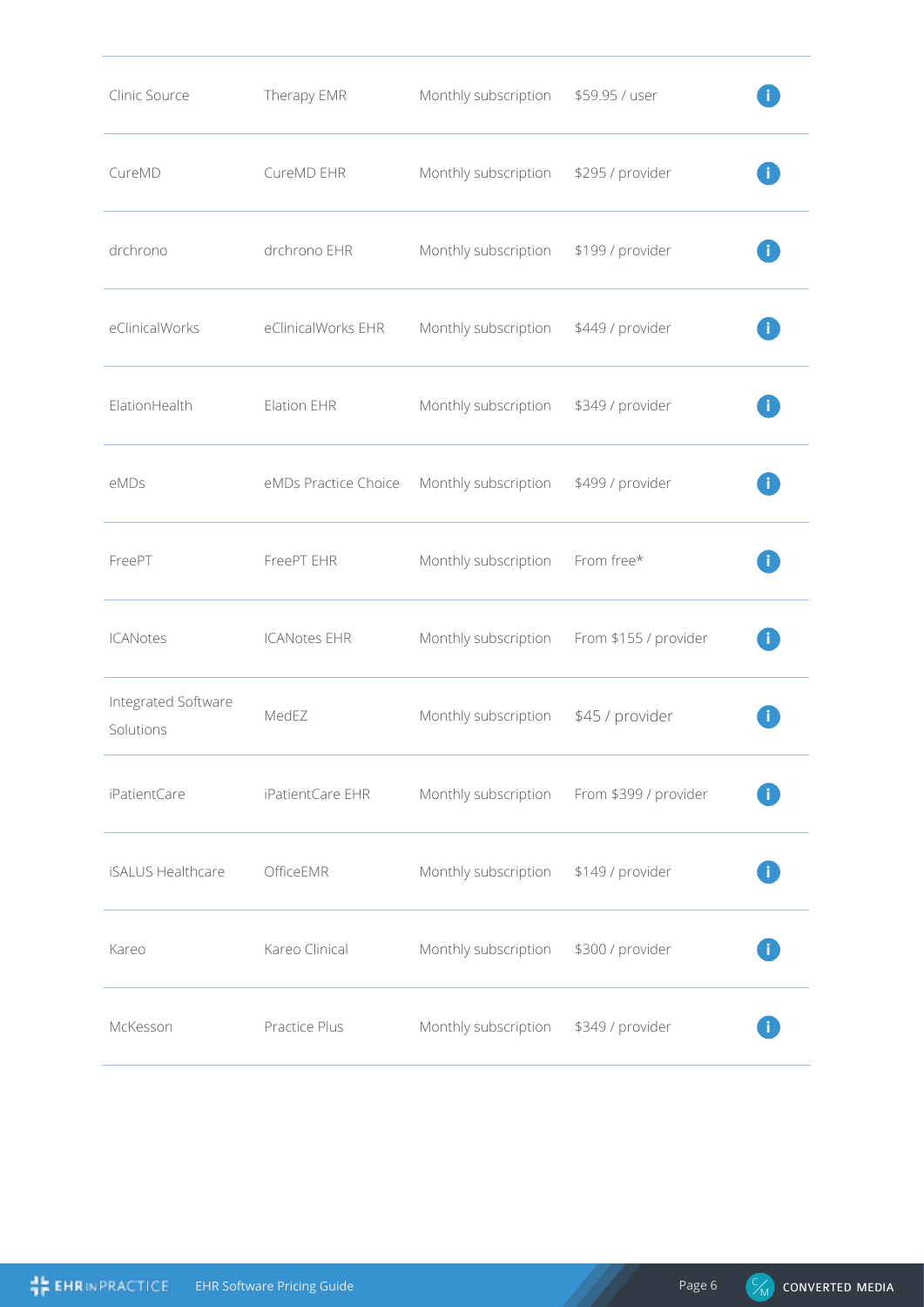| MD Synergy Solutions                       | MDS:chart                                  | Monthly subscription                         | \$395 / provider                                     |  |
|--------------------------------------------|--------------------------------------------|----------------------------------------------|------------------------------------------------------|--|
| net health                                 | ReDoc powered by xfit Monthly subscription |                                              | From \$75 / provider                                 |  |
| <b>OEMR</b>                                | OpenEMR                                    | Free*                                        | Free                                                 |  |
| OpenMRS                                    | OpenMRS                                    | Free*                                        | Free                                                 |  |
| Oscar Canada Users<br>Society              | <b>OSCAR EHR</b>                           | Free*                                        | Free                                                 |  |
| Practice Fusion                            | Practice Fusion EHR                        | Free*                                        | \$100 / provider                                     |  |
| Praxis                                     | Praxis EHR                                 | Monthly subscription<br>or perpetual license | \$259                                                |  |
| Prime Clinicial Systems Prime Clinical EHR |                                            | Monthly subscription                         | \$250                                                |  |
| Procentive                                 | Procentive Clinical                        | Monthly subscription                         | From \$20 / provider                                 |  |
| Revolution EHR                             | Revolution EHR                             | Monthly subscription                         | \$385 / first provider<br>(\$5,988 set up fee)       |  |
| <b>RxNT</b>                                | RXNT   EHR                                 | Monthly subscription                         | \$230 / provider                                     |  |
| Sevocity EHR                               | Sevocity                                   | Monthly subscription                         | \$369 / provider. Setup<br>fees of \$1,295 - \$1,995 |  |
| TherapyNotes                               | TherapyNotes EHR                           | Monthly subscription                         | From \$49 / provider                                 |  |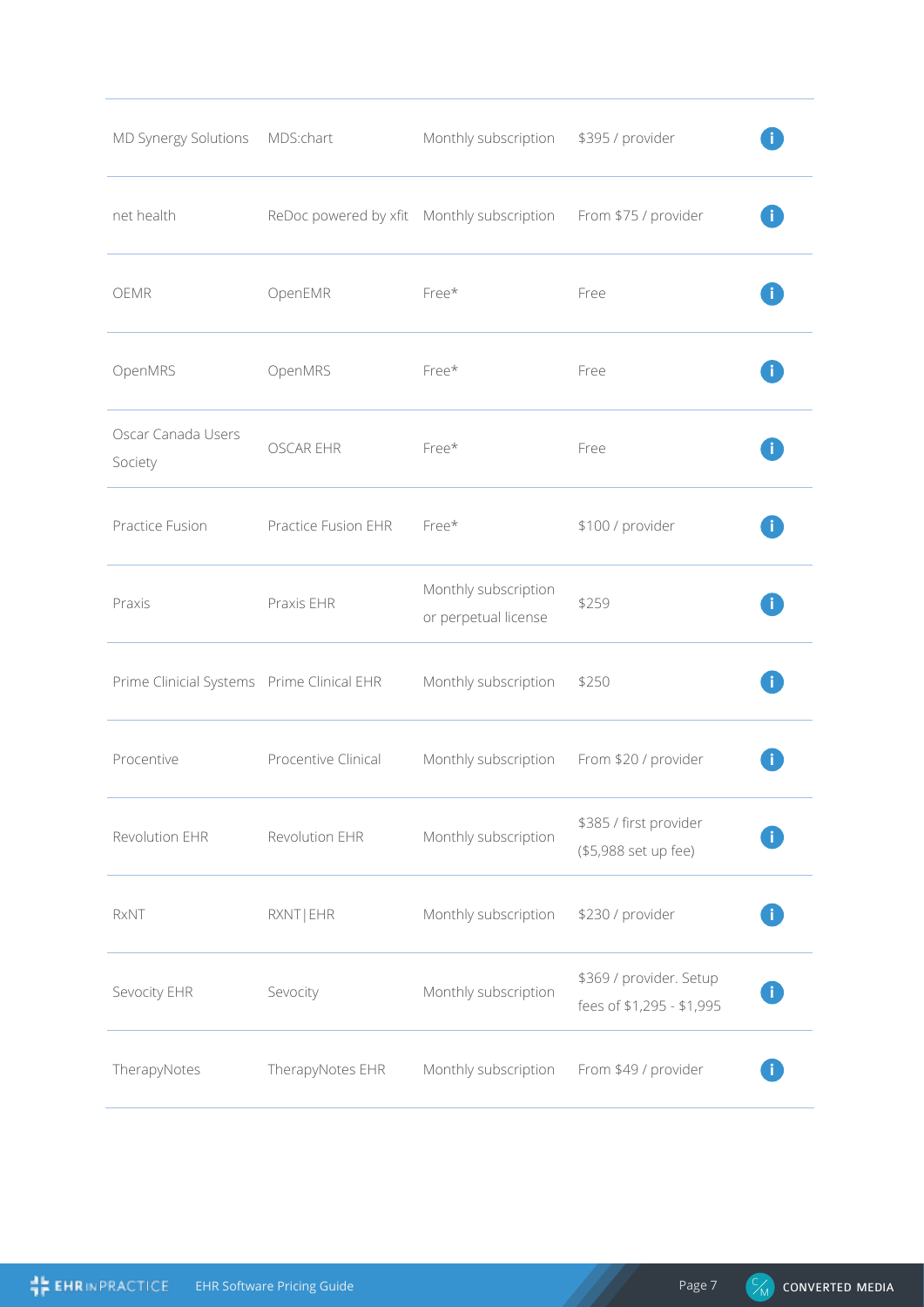| TotalMD                          | <b>TotalMD EHR</b> | Perpetual license                   | From \$4,999                               |  |
|----------------------------------|--------------------|-------------------------------------|--------------------------------------------|--|
| Department of<br>Veteran Affairs | VistA EHR          | Free*                               | Free                                       |  |
| WCH Service Bureau               | iSmart EHR         | Monthly subscription                | From \$245                                 |  |
| WebPT                            | WebPT EHR          | Monthly subscription From \$3 a day |                                            |  |
| ZHHealthcare                     | Blue EHR           |                                     | Monthly subscription From \$199 / provider |  |
|                                  |                    |                                     |                                            |  |

\* There is no such thing as a free lunch (or free EHR in many cases). Be sure to read our explanation of free EHR pricing models on page 9.

Pricing correct as of January 2019. Check back for regular updates or contact customerteam@ehrinpractice.com to report pricing changes.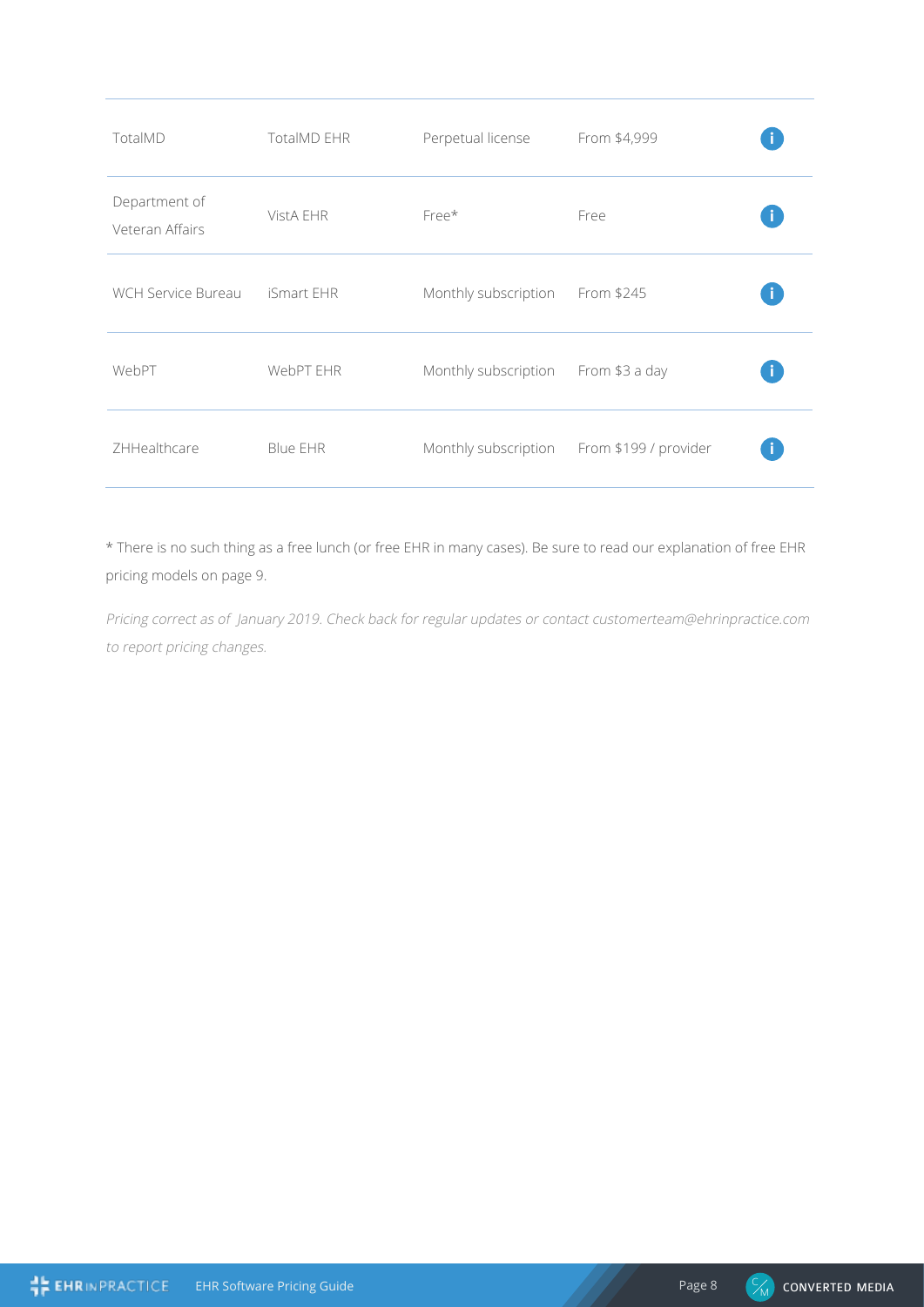

Although it may seem counterintuitive, a free product (even a free EHR platform) can be monetized. One need only browse through the app store on their smartphone to understand that "freemium" has become an increasingly popular pricing model.

We have all seen the popups when downloading a free app such as "contains in-app purchases," "requires upgrades" or "shares user data with third parties" prior to downloading an app. These warnings are not just the product of overly cautious legal departments at app development firms; rather they are an insight into how a free product can be monetized. Just as developers in the mobile app space have found ways to monetize their "free" products, free EHR vendors also follow suit using some of the same revenue models.

# FREE EHR VIA AD REVENUE

Ads….love them or hate them are a permanent part of the IT landscape. Revenue models relying on targeted advertising offer a way to monetize free software. Unfortunately, physicians and patients bear the brunt of advertising channeled through our health systems. Targeted ads in free EHR use data contained in the system to generate ad content. Therefore, a high incidence of a particular disease in your EHR may result in targeted ads for pharmaceuticals that treat the disease. If your physicicans click on the ads, the vendor receives revenue, you receive useful advertising information everyone wins, in theory.

Nobody wants to be bombarded with ads while entering care notes or reading a patient file. Perhaps even more troubling is the fact that data contained on the EHR system is often utilized to provide the context for targeting ads, pushing the boundaries of the privacy and integrity of your EHR system.

## FREE EHR VIA ADD-ONS

The theory behind this monetization strategy is rather straightforward; it goes as follows. You may have the basic version of a free EHR platform; however if you want to upgrade to a better version of said platform, you must pay to add additional functionality. Think of it like buying a car, you can get the basic model for a great price; however when you want such amenities as built-in sat-nav, custom floor mats, and those sweet alloy rims, you will pay dearly. The same rules apply in the free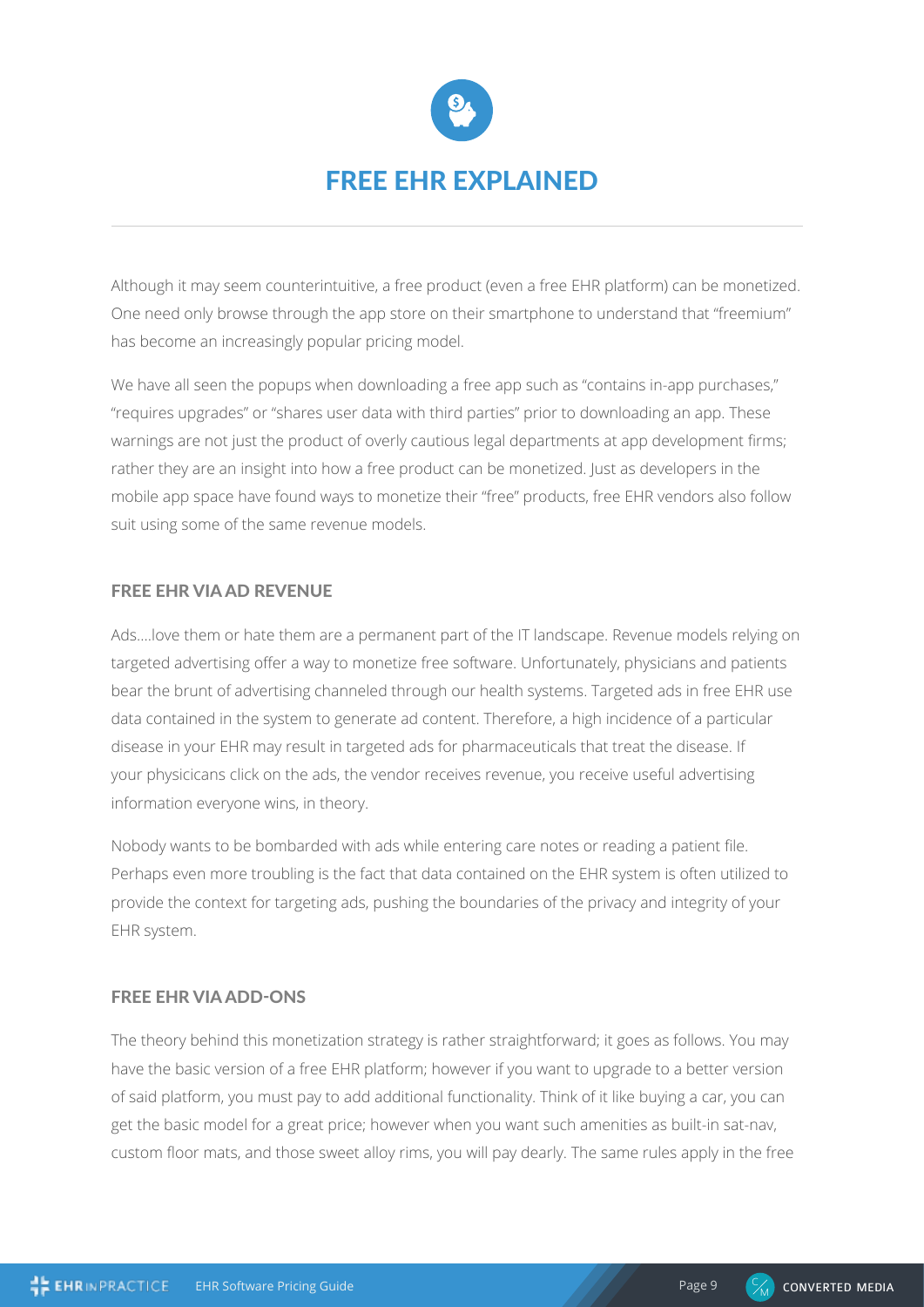EHR world; a free base model may be available to practices while add-ons are required for more sophisticated EHR functionality or to achieve meaningful use. Alternatively, some EHR vendors will offer their system for free as long as their billing system is implemented alongside. These billing systems often take a commission on all billing to monetize the model.

# FREE EHR VIA PAY-TO-PLAY

Pay-to-play, as the name implies, means that the provider shifts the costs of the EHR system onto the patient who would be required to pay, usually a yearly fee, to use the EHR system. For example, a paying patient may be able to use a web-based records portal and receive other electronic care management benefits. However, non-paying patients will not be allowed to access all the advantages of the system.

"the decision as to whether or not free EHR is appropriate depends on your ability to achieve practice buy-in for the system, despite its "freemium" inconveniences"

The risk in this model, from a provider's perspective, is that you run the risk of alienating patients by shifting an administrative cost to them. Further, if the goal of EHR implementation is to improve healthcare delivery, and only a portion of the patients pay for the system, only a portion of your practice processes will be improved through advanced EHR functionality.

The term "free" in free EHR must be taken with the caveat that there is likely a revenue model to monetize the services. Monetization, unfortunately, comes at the cost of potentially lower adoption (by the provider or patients) in the ad based and pay to play models and long-term costs related to upgrading beyond the basic system. As such the decision as to whether or not free EHR is appropriate depends on your ability to achieve practice buy-in for the system, despite its "freemium" inconveniences.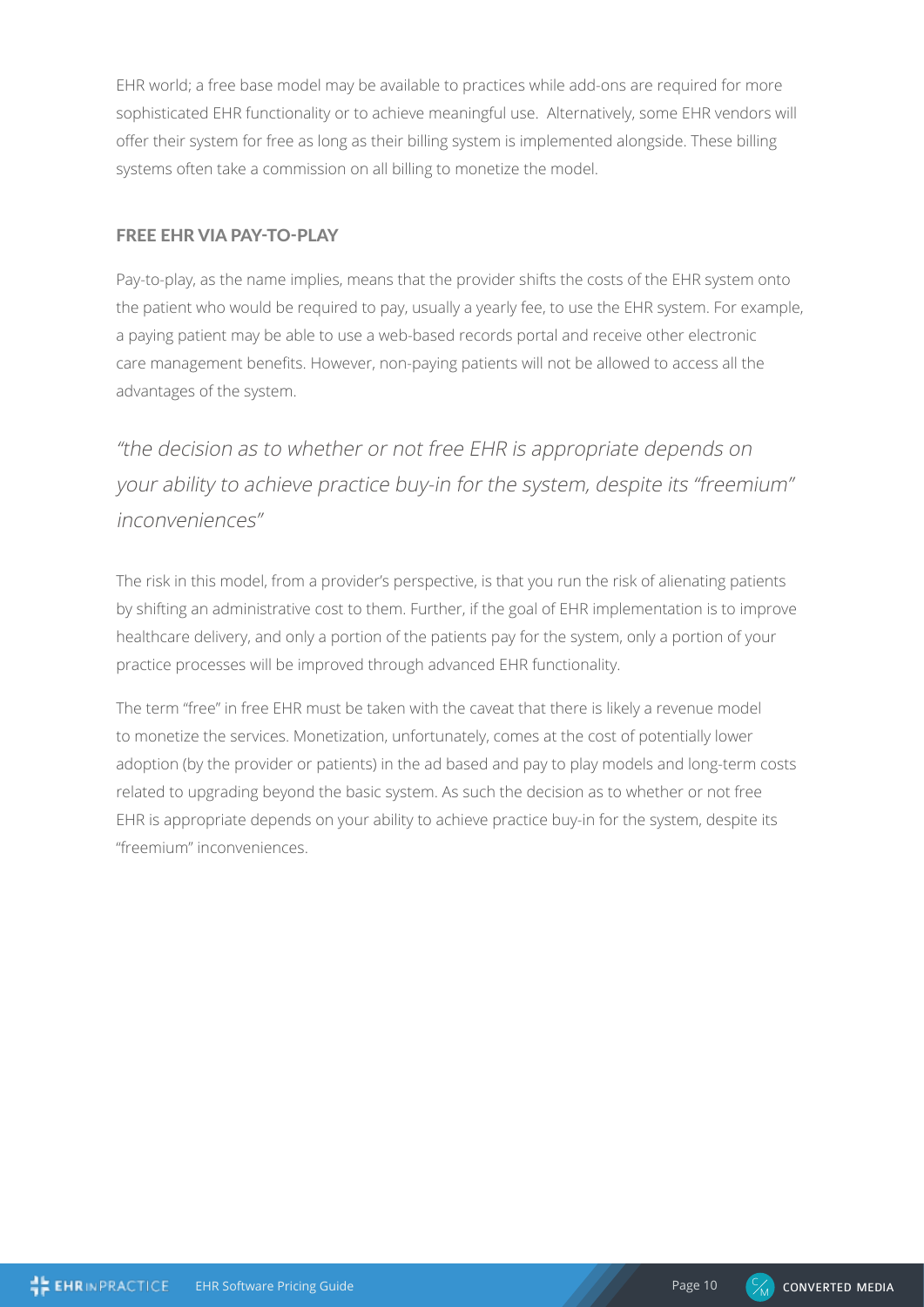

# CALCULATING EHR TCO

When evaluating an EHR system, consumers should look beyond the "out of the box" price and think in terms of long-term and comprehensive cost estimates. One of the most comprehensive and efficient measures for modeling long-term costs involves calculating the total cost of ownership (TCO). TCO is best defined as a full assessment of information technology and services costs over time. TCO represents an accounting of all costs (both short term and long term, and direct and indirect) in order to create an accurate picture of the cost of operating an EHR and not merely purchasing the system.

When implementing an EHR system, the TCO should be an estimation of the "real" cost of ownership which often includes many overlooked expenses. Practices often make the mistake of focusing on "out of the box costs" such as purchase price, hardware and licensing, while minimizing or not fully considering some of the hidden costs of ownership.

When considering TCO, an easy of way of accounting for costs is to divide them into direct and indirect costs. Directs costs include the costs easily attributed to the EHR system such as purchase price or maintenance agreements. On the other hand, indirect costs are those costs, which cannot be immediately attributed to the EHR system and often require analysis from multiple functions and departments.

#### DIRECT COSTS

When calculating TCO, direct costs are relatively clear cut. Direct costs for an EHR system include the purchase price, additional software and hardware resources needed for the operation of the system, and the initial materials and labor required for system implementation. For example, the hardware includes new servers, desktop computers, tablets/laptops, printers, and scanners needed to operate the EHR system. Documentation of these costs can be as simple as recording the invoice within your project budget.

EHR consumers will often experience varying direct costs (and by association TCO) when comparing SaaS versus on-site software. The Healthit.gov website publishes a useful illustration of variance between on site and SaaS software. Based on data collected by the Michigan Center for Effective IT Adoption, direct upfront cost, yearly cost, and five-year total cost of ownership (TCO) for on-site and SaaS EHR deployment are shown in the table on page 8 of this guide.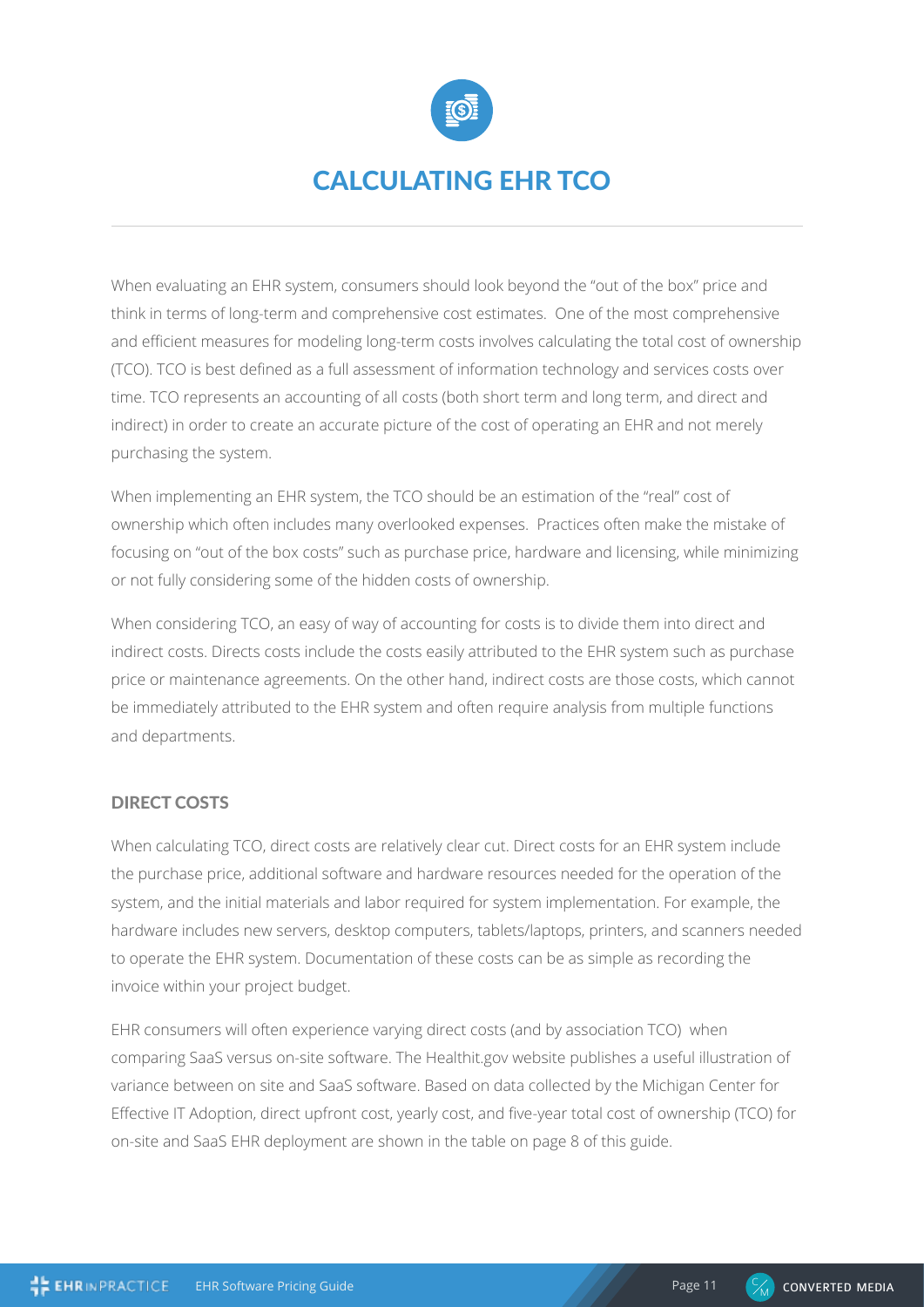|                 |                 | On-Premise     |               |                 | SaaS           |               |
|-----------------|-----------------|----------------|---------------|-----------------|----------------|---------------|
|                 | Upfront<br>Cost | Yearly<br>Cost | 5 Year<br>TCO | Upfront<br>Cost | Yearly<br>Cost | 5 Year<br>tco |
| Average<br>Cost | \$33,000        | \$4,000        | \$48,000      | \$26,000        | \$8,000        | \$58,000      |

# INDIRECT COSTS

Indirect costs include staff time expended selecting the system and staff time diverted from regular duties during implementation. When looking at indirect costs during implementation one of the primary factors involved will be staff time needed to implement the system. TCO from this perspective should consider training and technical support needed to not only implement the system but to allow staff to learn the new system. Furthermore, lost productivity after implementation will need to be considered, particularly if the changes in the EHR system disrupt current practice workflow. As you can see, documentation of indirect EHR costs can require ongoing analysis or a complex forecast. The complexity of this task can often lead to inaccurate or excluded costings if your EHR project plan doesn't assign significant resources to these calculations.

In making long-term forecasts, TCO provides the most useful measure of whether an EHR system can be justified from an ROI perspective. Practices should also realize that these estimates should account for all costs, even those that cannot be easily modeled. Costs may be higher under a TCO, but they will provide a more accurate picture of EHR system costs.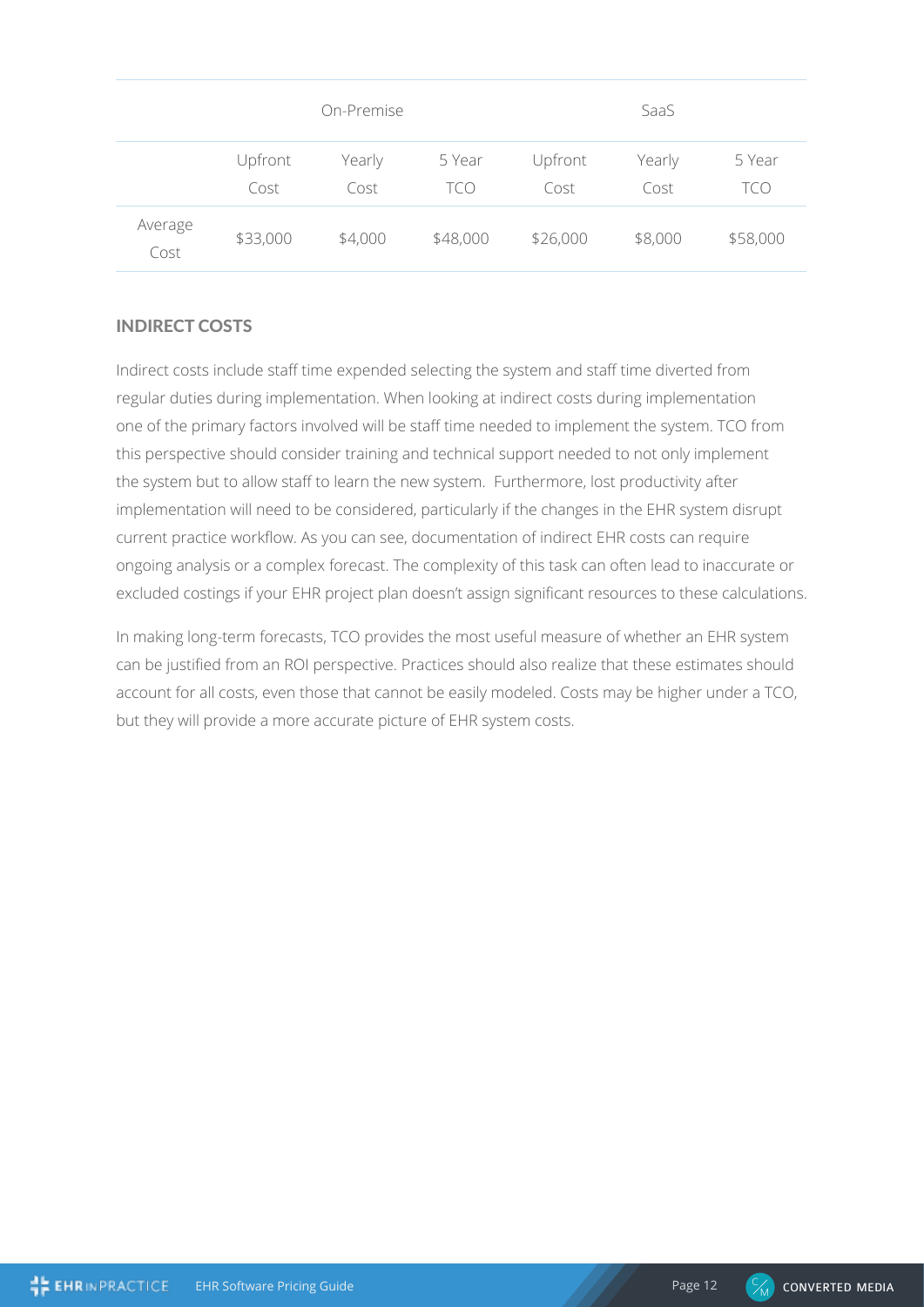

When documenting the costs of selecting and implementing an EHR system for your TCO calculation, a useful strategy often lies in keeping a checklist of some of the lesser-known costs that arise. The major EHR costs such as licensing fees and hardware costs do not require elaboration since they represent the foundation of the system and the lion's share of the costs. However, considering some of the less well-known costs relating to an EHR project can accomplish a great deal toward achieving a positive ROI.

## IMPLEMENTATION ASSISTANCE

Implementation assistance encompasses all technical support required to implement the EHR system. This typically involves staff outside of your organization. Potential implementation assistance costs include bringing in an outside IT contractor, assistance with chart conversion or hardware and network installation.

#### WORKFLOW REDESIGN

Since a new EHR is being introduced to manage your organization's processes, workflows will need to be analyzed, adjusted and reformed in light of new EHR functionality. Associated costs can be direct, such as vendor consultation, or indirect, such as increased training or reduced short-term productivity.

#### **TRAINING**

Staff will need to be trained on the new EHR system being introduced into your organization. Training extends to physicians, nurses, and office staff. In addition to training staff, a decision regarding who will carry out the training will need to be made. Often the vendor will offer training services. However, this could be limited, requiring in-house staff to conduct training in the future.

#### MAINTENANCE

Technology often malfunctions; this is a fact of modern life. This rule applies to a large-scale EHR system just as much as it applies to consumer technology.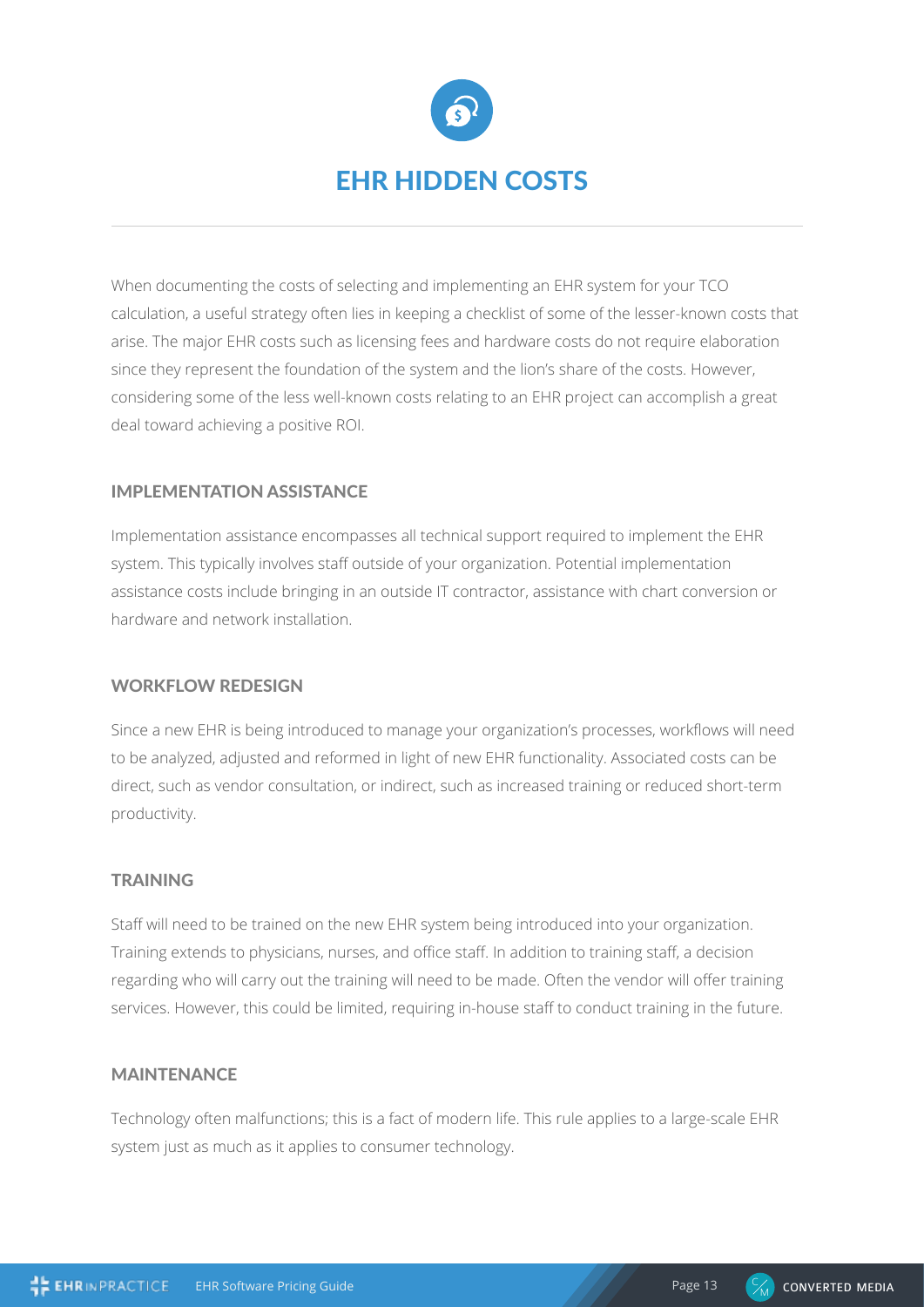## REDUCED PRODUCTIVITY

With a new EHR there will be a learning curve in which physicians become accustomed to using the new system. This learning curve can reduce efficiency, resulting in lower patient throughput in the short-term.

#### SECURITY TOOLS

HIPAA and HITECH require a high level of data security. In addition to mandated security measures, data breaches, even when your practice complies with the law, can be disastrous.

## **CUSTOMIZATION**

Out of the box EHR systems often require tweaks and adjustments to fit into the environment they are being used. This cost can be reduced if a system with a high level of user configuration is selected.

#### UPGRADES AND ADD-ONS

The longer a system is in place, the lower the odds of requiring an upgrade. Particularly as meaningful use expectations of EHR functionality change, an organization can anticipate upgrades and add-ons to be required.

## DATA MIGRATION AND CONVERSION

When conducting a change of EHR systems, all of the data contained within the old system will need to be migrated to the replacement system. The scale of this cost is largely dependent on the health of your database prior to conversion.

#### THIRD PARTY SOFTWARE

EHR systems often require third party software to improve interoperability or to facilitate tasks within the system. For example, organizations may use speech to text software to facilitate dictation of notes in the EHR.

When analyzing the TCO (and subsequently, the ROI) of an EHR, all costs matter. Hidden EHR costs that appear when least expected can overshadow what would have been a successful implementation. The best advice in this context is to be a pessimist and reserve budget rather than letting hidden costs poke holes in your ROI calculations when you least expect it.